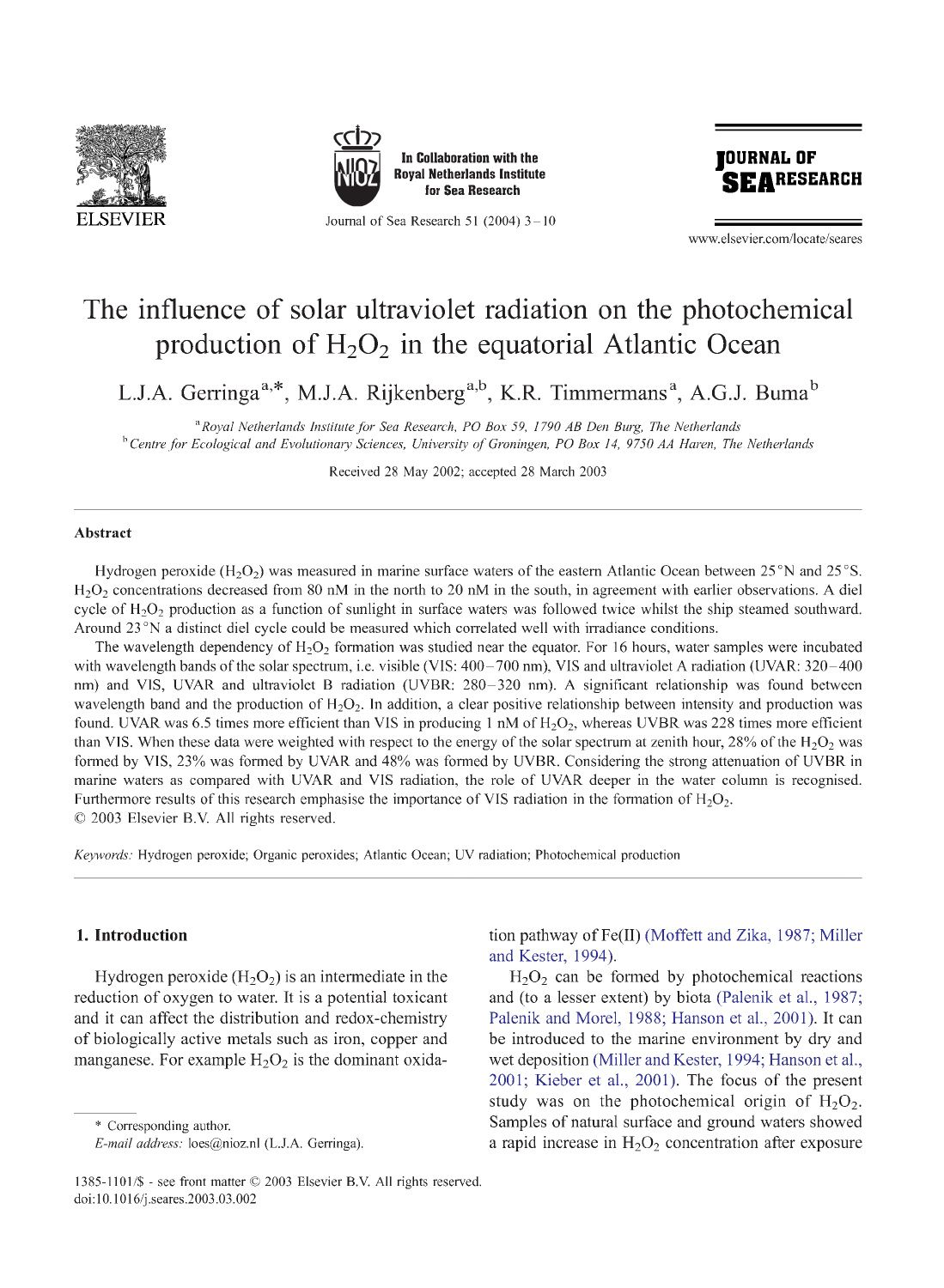to sunlight (Cooper and Zika, 1983).  $H_2O_2$  is photochemically generated from organic constituents present in water. Humic materials are believed to be the primary agent producing the  $H_2O_2$  (Cooper and Zika, 1983). Distinct diel variation of the  $H<sub>2</sub>O<sub>2</sub>$  concentration was observed with highest concentrations in the late afternoon. The observations are consistent with patterns of  $H_2O_2$  formation due to photo-oxidation of dissolved organic matter (Zika et al., 1985; Palenik and Morel, 1988; Moore et al., 1993). The  $H<sub>2</sub>O<sub>2</sub>$  concentrations were not only related to light intensity, but also to wavelength (Plane et al., 1987). Plane et al. (1987) demonstrated that production occurs primarily between 300 and 400 nm. This wavelength dependence of  $H_2O_2$  formation is related to the light absorbance of organic substances in the water (Plane et al., 1987; Cooper et al., 1988; Sikorski and Zika, 1993). The absorbance of organic substances is highest in the UVBR region of the solar spectrum (280-320 nm), decreasing in the UVAR region (320-400 nm) and lower at higher wavelengths (>400 nm). The weighting function, relating wavelength band and  $H_2O_2$ formation was assessed by Yocis et al. (2000).

Published data of  $H_2O_2$  concentrations in the Atlantic Ocean are scarce (Weller and Schrems, 1993; Miller and Rester, 1994; Obemosterer, 2000; Obemosterer et al., 2001). Recently, diel cycles in  $H<sub>2</sub>O<sub>2</sub>$  concentrations were reported by Yuan and Shiller (2001) in the western central Atlantic Ocean. They observed a decrease of  $H_2O_2$  concentrations with latitude from north to south.

In the present study we investigated factors affecting  $H_2O_2$  formation in marine waters, such as solar irradiance and wavelength dependency. We measured surface  $H_2O_2$  concentrations in the eastern Atlantic, from 25°N to 25°S, encountering various water masses and irradiance conditions.

Furthermore, during the cruise two diel cycles were measured. Finally, water taken near the equator  $(2°N)$ was incubated on deck under different wavelength conditions during which  $H_2O_2$  formation was followed.

#### **2. Material and methods**

Measurements were executed during a cruise from Bremerhaven (Germany) to Cape Town (South Africa) aboard RV 'Polarstern' in October 2000 (Fig. 1). Data on salinity, temperature, and the position of the ship were obtained from the 'Polarstem' PODEV data acquisition system. Samples were taken under way by a FISH towed just under the sea surface, alongside the ship. The samples were filtered on-line through a  $0.2 \mu m$  filter cartridge. Global radiation was measured by an artificially ventilated pyranometer (model CM11, Kipp and Zonen) mounted on the mast of the 'Polarstem'. It was fixed horizontally with respect to the ship. Rolling and pitching will have had no significant influence on averaged values, but on individual measurements. The values given are 1-min averages (Figs. 2 and 3). Light measurements used for the deck incubations were measured every hour using a high accuracy UV-Visible spectroradiometer (model OL 752, Optronic Laboratories). The OL 752 system consisted of an Optics Head (OL 752-O-PMT) and an OL 752-C



Fig. 1. Cruise track of cruise ANTI8/1 of RV 'Polarstem' from Bremerhaven (Germany) to Cape Town (South Africa). The positions of  $H_2O_2$  measurements are indicated by crosses, the positions of the experiments by numbers.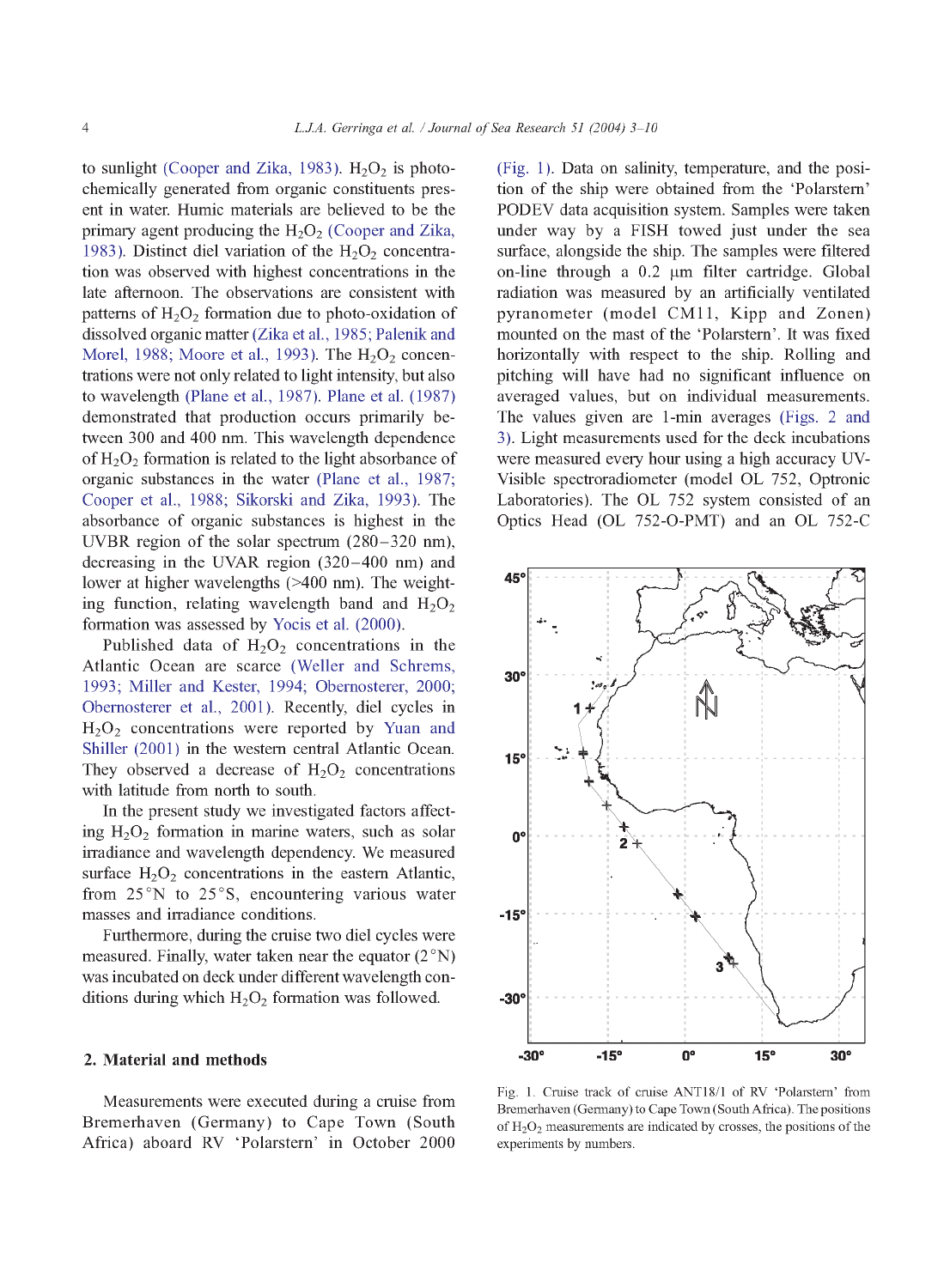

Fig. 2. (A) Global solar radiation in W  $m^{-2}$ ; (B) H<sub>2</sub>O<sub>2</sub> ( $\blacksquare$ ) and **organic peroxide (O) concentrations (all in nM) in sea surface waters; (C) salinity in psu; (D) temperature in °C against latitude. In (A) the three days on which experiments were executed (9, 15 and 20 October 2000) are indicated by arrows. Where no data are shown, no measurements were made.**

Controller. One measurement of the solar spectrum,  $280 - 750$  nm, took  $\sim 28$  min.

VIS is defined as light between 400 and 700 nm, UVAR between 320 and 400 nm, and UVBR between 280 and 320 nm. Diel cycles of  $H_2O_2$  formation were

followed on 9 October near 23°N 18°W (1 in Fig. 1) and on 20 October near 23°S 8.5°E (3 in Fig. 1). Unfortunately, on 20 October the sky was cloudy, resulting in a global radiation at noon that was half the global radiation at noon on 9 October.

A sample of 50 L of filtered seawater was taken on 14 October, near  $2^{\circ}$ N, 12°W (2 in Fig. 1). The salinity of the water was 35.6 ppt. The water was stored in the dark at ambient seawater temperature (24 °C) during the afternoon. After sunset, the water was sub-sampled in 2-L home-made polymethylmetacrylate (PMMA) bottles, which have a high transmission in the UV region (Steeneken et al., 1995). To assure minimal shading the bottles were, immediately after filling, put in UV transparent PMMA incubators on the highest deck of the ship. The bottles were kept at a constant ambient temperature of 24 °C using running seawater from the ship's pumping system. Two PMMA bottles packed in light-tight black plastic functioned as dark controls. Two PMMA bottles received the full solar spectrum (UVBR,UVAR and VIS), two PMMA bottles were screened by glass, which served as a UVBR cut-off filter, receiving only UVAR and VIS, two PMMA bottles were screened by UV-opaque PMMA, only permeable for VIS and thus serving as a UVBR and UVAR cut-off filter. Total irradiance was varied by aluminium neutral density gauze, painted black, causing a 50% reduction in the full solar spectrum. 80% light reduction was obtained by wrapping two bottles in black plastic with tiny (1 mm) holes. Light reduction of these materials was measured before use. Sampling during the deck incubation started at 5:00 h UTC in the morning of 15 October and continued until 23:00 h UTC. Each bottle was sampled at least every two hours, and all light conditions were sampled at least once every hour. The dark bottles were only sampled three times during the day.

 $H<sub>2</sub>O<sub>2</sub>$  was measured as fluorescence (Waters fluorometer, type 470) after enzyme-catalysed dimerisation of (p-hydroxyphenyl)acetic acid (POHPAA) (Miller and Rester, 1988, 1994). The POHPAA (Merck, purified by recrystallization) stock solution (25 mM in milliQ) was kept at  $4 \degree C$ . The peroxidase stock solution (horseradish, 10000 U/val, Merck; 3.6 mg in 100 ml 0.25 M TRIS, pH 8.8) was stored in 2 ml portions at  $-20$  °C. A fluorometric reagent of POH-PAA and peroxidase was prepared daily in 0.25 M TRIS (pH 8.8). Concentrations and enzyme activities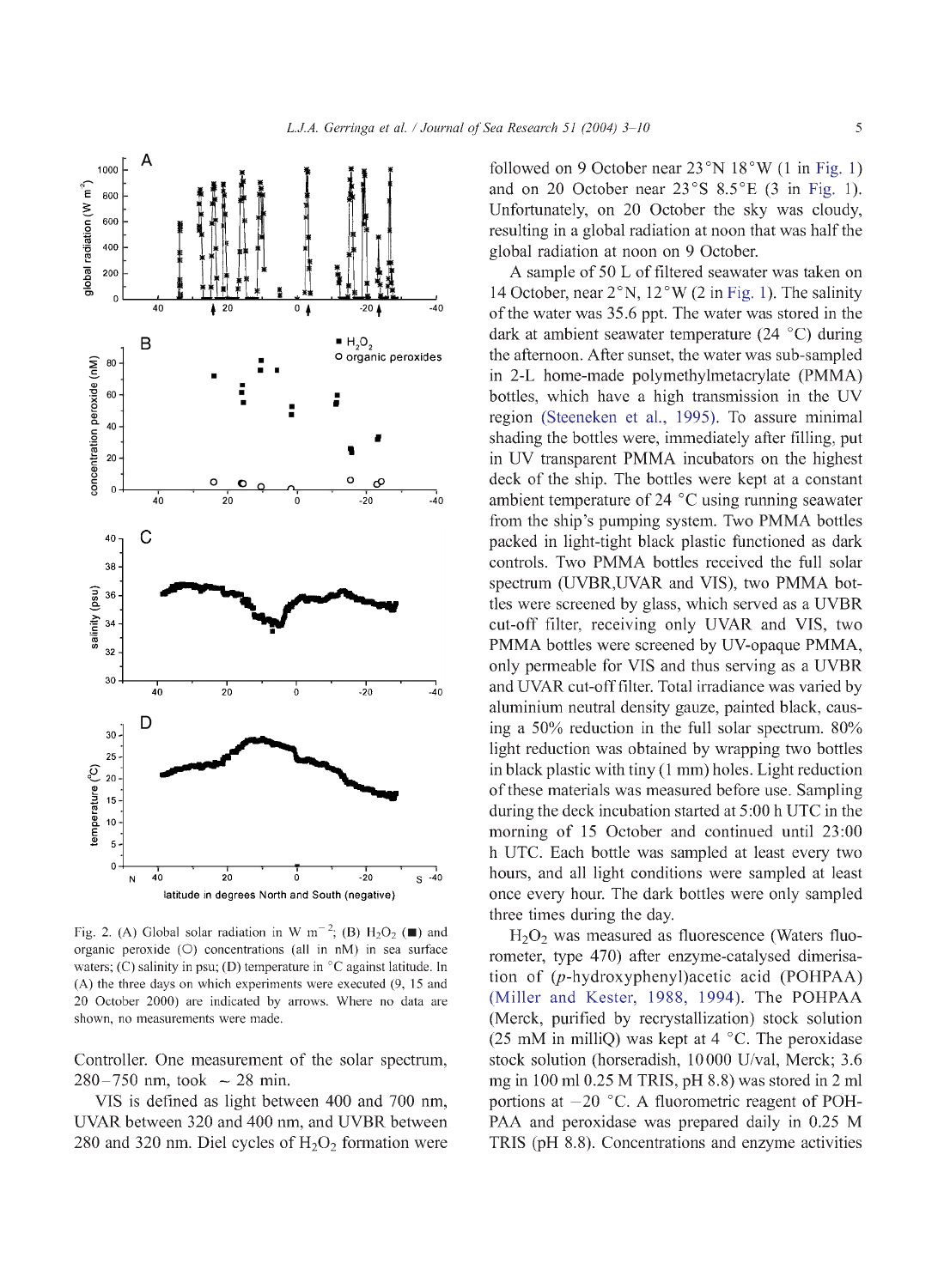

Fig. 3. H<sub>2</sub>O<sub>2</sub> concentrations (nM) and global solar radiation (W m<sup>-2</sup>) of two diel cycles between 8 and 10 October 2000 at 23<sup>°</sup>N, and around 20 **and 21 October 2000 at 23°S.**

in the samples were  $5.1 \cdot 10^{-6}$  M POHPAA and 0.153 units/ml (U/ml) peroxidase.

The fluorometric reagent was immediately added to the sample to fix the hydrogen peroxide. The samples (in triplicate) were stored at  $4 \degree C$  and analysis was completed within 12 h. The flurorescence response is a combination of the signal of the hydrogen peroxide and the organic peroxides. To distinguish between these forms, 4 min before the addition of the fluorometric reagent, catalase (65 U/ml) was added to the samples to remove the hydrogen peroxide. The resulting fluorescence signal represented the organic peroxides, whereas subtraction from the total signal resulted in the hydrogen peroxide concentrations. Corrections were made for the natural fluorescence of seawater (no reactants added to the seawater) and the fluorescence of catalase (only catalase added to the seawater).

The precision of the method was 3% (st dev after 15 analyses of the same sample). Its detection limit was smaller than 2 nM (three times the standard deviation of open ocean water blank). The  $H_2O_2$  standard was checked by measuring the reaction with KI at 353 nm (Cotton and Dunford, 1973).

### **3. Results and discussion**

#### *3.1. Surface samples from the transect*

The  $H_2O_2$  concentrations in the surface samples decreased from 70-80 nM at 25°N to 20-30 nM at 25°S in samples taken at noon (Fig. 2B). Obemosterer (2000) found surface values between 125 and 50 nM in the subtropical northern Atlantic Ocean in 1996. In 1992, Weller and Schrems (1993) measured concen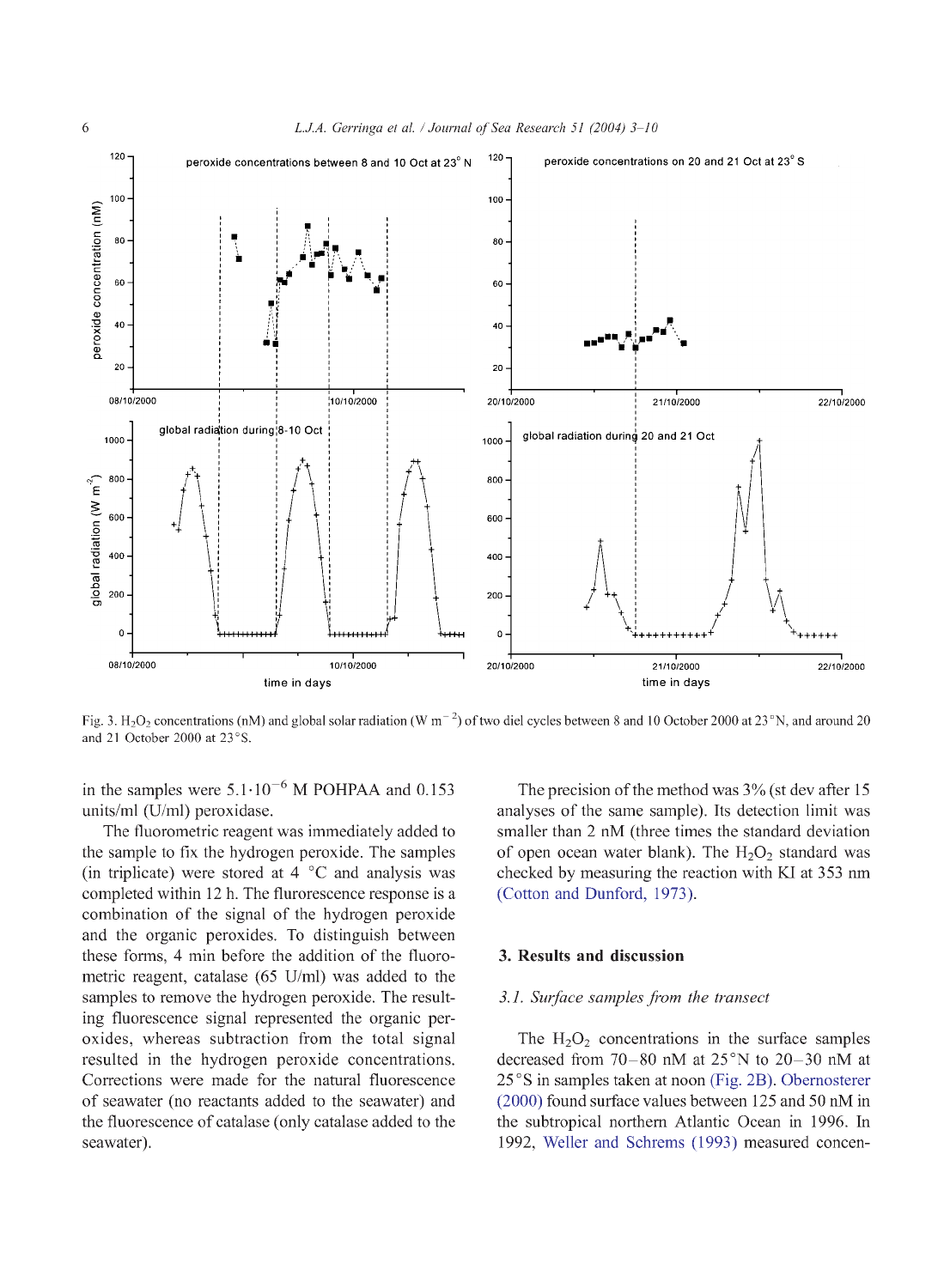trations from 150 nM at 30°N to 100 nM at 30°S over approximately the same cruise track as shown in Fig. 1. A decrease from north to south was also observed by Yuan and Shiller (2001) in the central and southern Atlantic Ocean. They suggest that this latitude dependence is due to differences in precipitation. Rain is a well-known source of  $H_2O_2$  in oceans (Weller and Schrems, 1993; Miller and Kester, 1994; Yuan and Shiller 2000; Hanson et al., 2001).

Organic peroxides were measured irregularly; they varied between 1 and 6 nM (Fig. 2B). To our knowledge no other data on organic peroxides in the Atlantic Ocean have been published, making comparison impossible.

In the Northern Hemisphere the  $H_2O_2$  concentrations did show a clear positive relationship with the global radiation (Fig. 3). A decrease in  $H_2O_2$ concentrations, seen the night before, was followed by a sharp increase of more than 30 nM  $H_2O_2$  with increasing radiation. Obemosterer (2000) found diel variations of 42 nM in the northern subtropical Atlantic Ocean, whereas Yuan and Shiller (2001) found a variation of 25 nM in the central and southern Atlantic Ocean. A slight decrease in concentration in our data occurred after sunset on 9 October (Fig. 3 ). Johnson et al. (1989) observed a similar slow decrease in peroxide concentrations with time and with depth in the western Mediterranean Sea, where they used  $H<sub>2</sub>O<sub>2</sub>$  as a tracer for vertical advection. Johnson et al. (1989) calculated a decay rate of 3.8 nM  $h^{-1}$  during darkness. The decrease in the present data in Fig. 3 for the Northern Hemisphere, measured from the slope through the middle of the data points, would give a rate of 1 nM  $h^{-1}$ . Johnson et al. (1989) did not observe a decline in concentration until after sunset as is also the case in our data. This is especially the case for seawater compared to a relatively rapid decrease observed in fresh water (Cooper and Lean, 1989).

The second diel cycle observation in the Southern Hemisphere gave a different result (Fig. 3). A potential diel variation of  $5-10$  nM in  $H_2O_2$  concentration disappeared in the noise of the measurements during the day and the following night. Since the global radiation was lower due to clouds, a lower production of  $H_2O_2$  was expected. In order to check whether the difference in  $H_2O_2$  production could be explained by the difference in the solar intensity, a

linear relationship between  $H_2O_2$  production and the intensity of the global radiation of 9 and 20 October was calculated. The slope of the linear relation in the data of 9 October was 2.7 times higher than that of 20 October. Thus the lower magnitude in the diel cycle must have had an additional cause, most likely a lower concentration in organic matter in the Southern Hemisphere sampling station (Scully et al., 1996). Both the northern and the southern experiments were performed in subtropical gyres, which presumably have relatively nutrient-poor surface waters (Antoine et al., 1996; Field et al., 1998). The northern experiment was conducted in warmer and more saline waters  $(S = 36.5, T = 23.1 \degree C$  versus  $S = 35.4$ ,  $T = 16.2$  °C, Fig. 2). Both locations are relatively close to deserts, known to release dust into the adjacent ocean. Both positions are close to a zone of coastal upwelling (Krauss, 1996; Shannon and Nelson, 1996). However, the northern position is closer to the coast and is thus more likely to receive organic-rich water from the coastal upwelling. Since the formation of  $H_2O_2$  results principally from the excitation of humic substances (Cooper et al., 1988; Scully et al., 1996) differences in  $H_2O_2$  can be expected from differences in water characteristics such as content of organic material. Moore et al. (1993 ) related peroxide production with organic matter fluorescence in the eastern Caribbean. Fluorescence was measured con- tinuously aboard the 'Polarstem', but values were very low and had the same order of magnitude for both regions. No rain fell during the cruise, giving no additional explanation for the relatively high diel cycle of  $H_2O_2$  at the northern position or for the decrease in  $H_2O_2$  concentrations from north to south in this part of the Atlantic Ocean.

## *3.2. Deck incubations*

The results of the deck incubations showed a clear relationship between  $H_2O_2$  concentration and the wavelength and cumulative dose of sunlight (Figs. 4 and 5). More  $H_2O_2$  was produced with decreasing wavelength (Fig. 5A). Even when only VIS was allowed through the bottles,  $H_2O_2$  concentrations increased during the day compared to the dark control bottles. The net  $H_2O_2$  production rate at noon was 7 nM  $h^{-1}$  in the bottles with the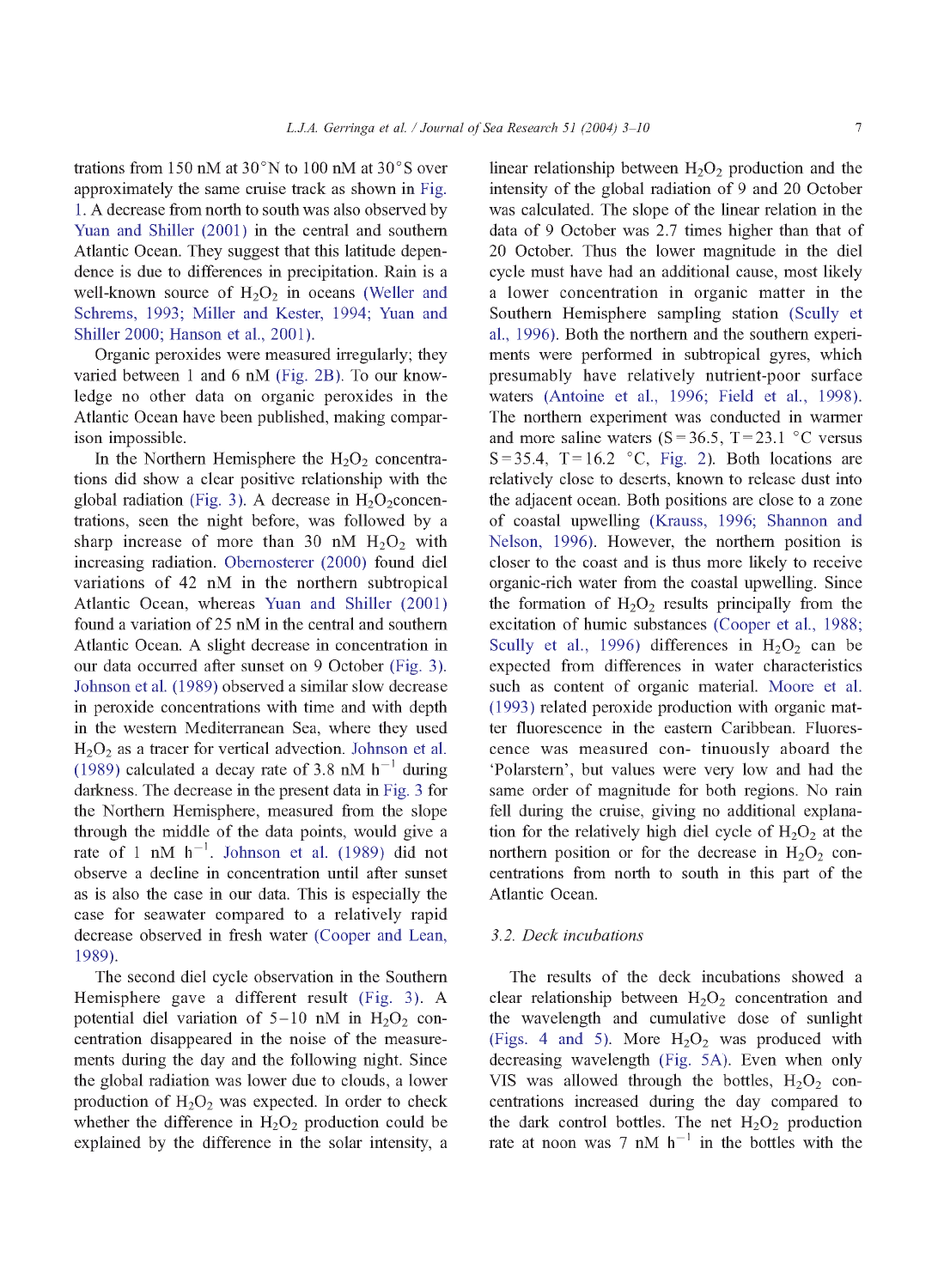

Fig. 4. (A) UVAR and UVBR (W  $m^{-2}$ ) of the solar spectrum of 15 **October 2000 against time (UTC); (B) the cumulative energies for UVAR and UVBR against time (UTC).**

full solar spectrum, 4 nM  $h^{-1}$  in the bottles without UVBR and 2 nM  $h^{-1}$  in the bottles in which only VIS was allowed. In the dark control bottles, 0.4  $nM$  h<sup>-1</sup> H<sub>2</sub>O<sub>2</sub> formed. Taking into account that 88% of the energy of the solar spectrum consisted of VIS, 11% consisted of UVAR, and less than 1% of UVBR, the relationship between wavelength and  $H<sub>2</sub>O<sub>2</sub>$  was much stronger than the production rates show.

A net production rate under the full solar spectrum of 7 nM  $h^{-1}$  compares well with other studies. Yuan and Shiller (2001) found 8.3 nM  $h^{-1}$  at local noon in the central Atlantic Ocean. Obemosterer (2000) found a net production of 5.5 nM  $h^{-1}$  in the northern subtropical region of the Atlantic Ocean. Yocis et al.  $(2000)$  measured 4.5 nM h<sup>-1</sup> in Antarctic waters and attributed this relatively low production to the high latitude, lower temperatures and lower UV irradiances in polar waters.

In order to calculate the wavelength dependency of the net  $H_2O_2$  production by UVAR, the concentrations of  $H_2O_2$  formed under the full solar spectrum were subtracted from those formed under UVAR and VIS. By subtracting concentrations formed under UVAR and VIS from those under VIS we obtained the production caused by UVAR.

The light intensities of the UVBR, UVAR and the VIS portion of the solar spectrum were fitted into a model in order to explain the increases in  $H_2O_2$ . It was assumed that the relation between  $H_2O_2$  production and light intensity is linear (Cooper et al., 1994). It was assumed that the increase in peroxide concentration C at time  $t_{x+1}$  was due to the energy of the incoming



**Fig. 5. Peroxide concentrations (nM) in the incubated bottles against time (UTC). Two bottles per light condition were used, distinguished by filled and open symbols. (A) Peroxide production related to wavelength of the incoming light; (B) peroxide production related to light intensity. In both figures the data of the dark control bottles are presented. 100% light intensity in (B) is similar to the data of UVBR, UVAR and VIS in (A).**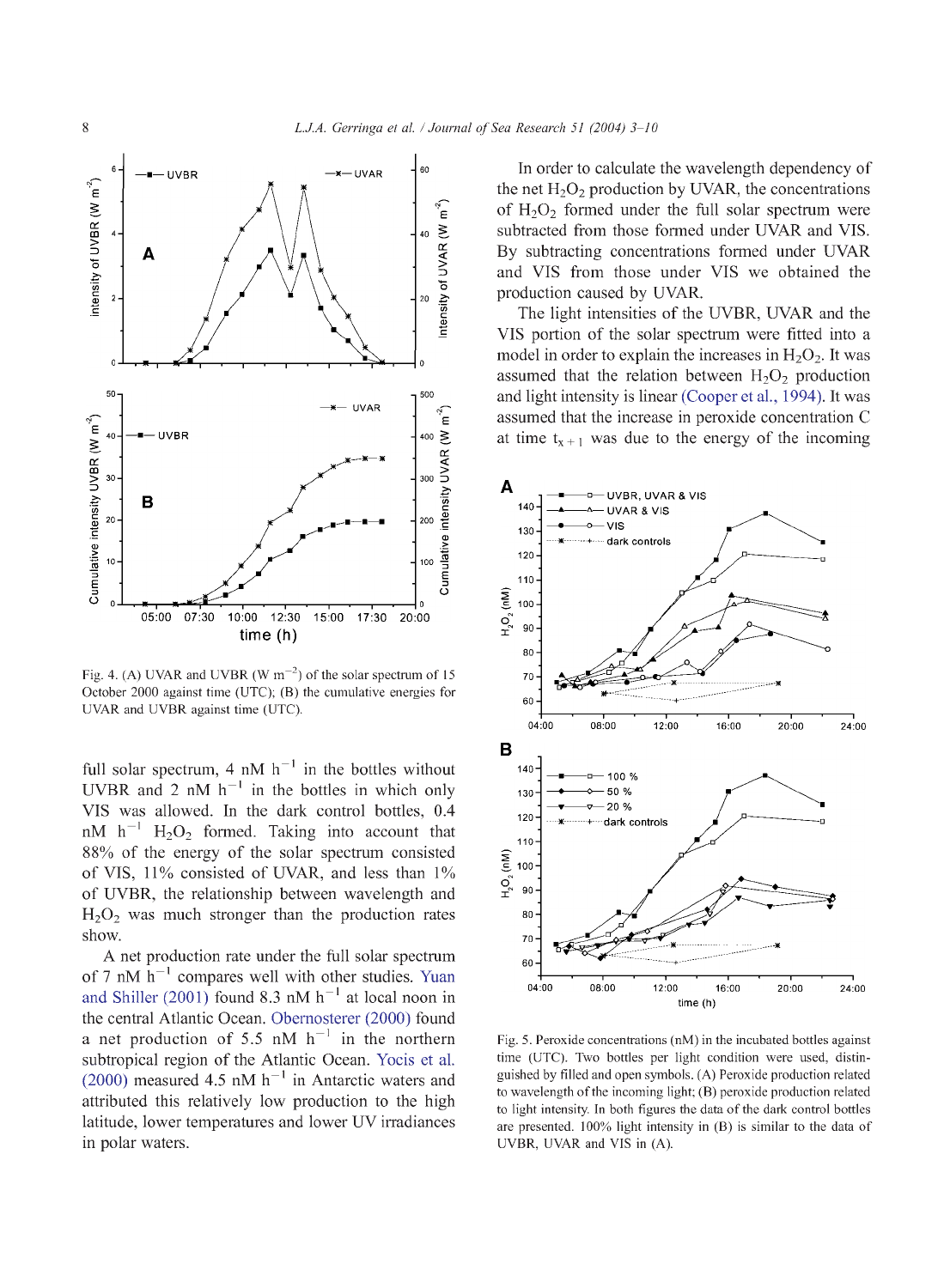light E between  $t_x$  and  $t_{x+1}$  multiplied by a factor L, according to:

$$
C_{x+1} = C_x + ((E_x + E_{x+1})/2)^*(t_x - t_{x+1})^*L \tag{1}
$$

L (nM min<sup>-1</sup> W<sup>-1</sup>m<sup>2</sup>) was found by minimising the root mean square (RSQ) of the differences between measured and calculated concentrations. To account for the oxidation of peroxides, a loss function was included in the model, assuming  $dC/dt = LE - KC$ . However, this loss factor (K) did not improve the model and was left out.

A 50% light reduction indeed gives half of the peroxide production, a reduction to 20% of the original light causes the production to decrease to 30% compared to full light conditions (Fig. 5B, Table 1). This discrepancy between 20 and 30% is difficult to explain. The light reduction to 20% by the plastic was valid for the entire solar spectrum, independent of wavelength.

The importance of UVBR in the production of  $H<sub>2</sub>O<sub>2</sub>$  is evident, confirming the results of Cooper et al. (1994). This radiation is 227 times more efficient for the production of  $H_2O_2$  than VIS and 35 times more efficient than UVAR (Table 1). The result of Yocis et al. (2000) showed a comparable ratio in the UVBR-UVAR region, demonstrating a factor 100 in the relationship between wavelength and peroxide production for the wavelengths at 290 and at 410 nm. However, some care must be taken in directly comparing the results from Yocis et al. (2000) and oiu results. We did not incorporate

**Table 1** The factor L indicating the relation between light intensity ( $\text{W m}^{-2}$ ) and peroxide increase  $(nM \text{ min}^{-1})$ 

| Experimental conditions | Factor L $*10^{-3}$<br>$(nM \text{ min}^{-1} \text{ W}^{-1} \text{m}^2)$ | $RSQ(C_{x+1}, C_x)$ |
|-------------------------|--------------------------------------------------------------------------|---------------------|
| 20% of full spectrum    | 0.112                                                                    | 0.76                |
| 50% of full spectrum    | 0.175                                                                    | 1.46                |
| 100% of full spectrum   | 0.347                                                                    | 1.77                |
| <b>VIS</b>              | 0.121                                                                    | 1.2                 |
| <b>UVAR</b>             | 0.785                                                                    | 1.29                |
| <b>UVBR</b>             | 27.5                                                                     | 2                   |
|                         |                                                                          |                     |

**L was obtained by fitting the data in equation ( 1 ). The obtained root mean square of the differences between measured and calculated** concentrations (RSQ  $C_{x+1}, C_x$ ) are given.

wavelength-related differences in absorption into our results.

The energy distribution of the solar spectrum at noon on 14 October near the equator consisted of 88% VIS, 11.4% UVAR and 0.65% UVBR (280-700 nm: 391 W m<sup>-2</sup>, 400-700: 346 W m<sup>-2</sup>, 320-400 nm: 43 W m<sup>-2</sup>, 280-320 nm: 2.8 W m<sup>-2</sup>). Considering the contribution of the energies in the solar spectrum and using the L factors from Table 1, we obtained a  $H<sub>2</sub>O<sub>2</sub>$  production rate at noon of which 28% originated from the VIS region, 24% from UVAR and 48% from UVBR.

UVAR penetrates to greater depths than UVBR, so the role of UVAR may become increasingly important at greater water depths (Scully et al., 1996; Obemosterer, 2000; Yocis et al., 2000). The decrease with depth found paralleled decrease in UV penetration. However, the data from our study showed an important contribution of VIS to  $H_2O_2$  formation as well. This was also concluded by Sikorski and Zika (1993 ). They constructed a model in which the optical properties of light in water play an important role. They found that the attenuation of light was very sensitive to the solar angle of incident light and that this effect has a large wavelength dependency. They concluded that due to these optical properties of the solar spectrum, the visible part of the irradiance penetrates much deeper into the water column compared to the UV part of the spectrum than was thought before. They therefore concluded that part of the solar spectrum above 400 nm caused a significant production of hydrogen peroxides, especially at larger depths and at smaller zenith angles.

## **Acknowledgements**

We are very grateful to captain Keil and his crew of RV 'Polarstem'. We thank the cruise leader Saad el Naggar and the Alfred-Wegener-Institut fur Polarund Meeresforschung (AWI) for facilities and hospitality. Hendrik van Aken (NIOZ) was so kind as to enlighten us on the circulation of the subequatorial regions of the Atlantic Ocean and Ingrid Obernosterer (NIOZ) introduced us to  $H_2O_2$  analysis in seawater. We wish to thank Rick Tax and Willem Willemsen from the Dutch National Institute of Public Health and the Environment (RIVM), Wim